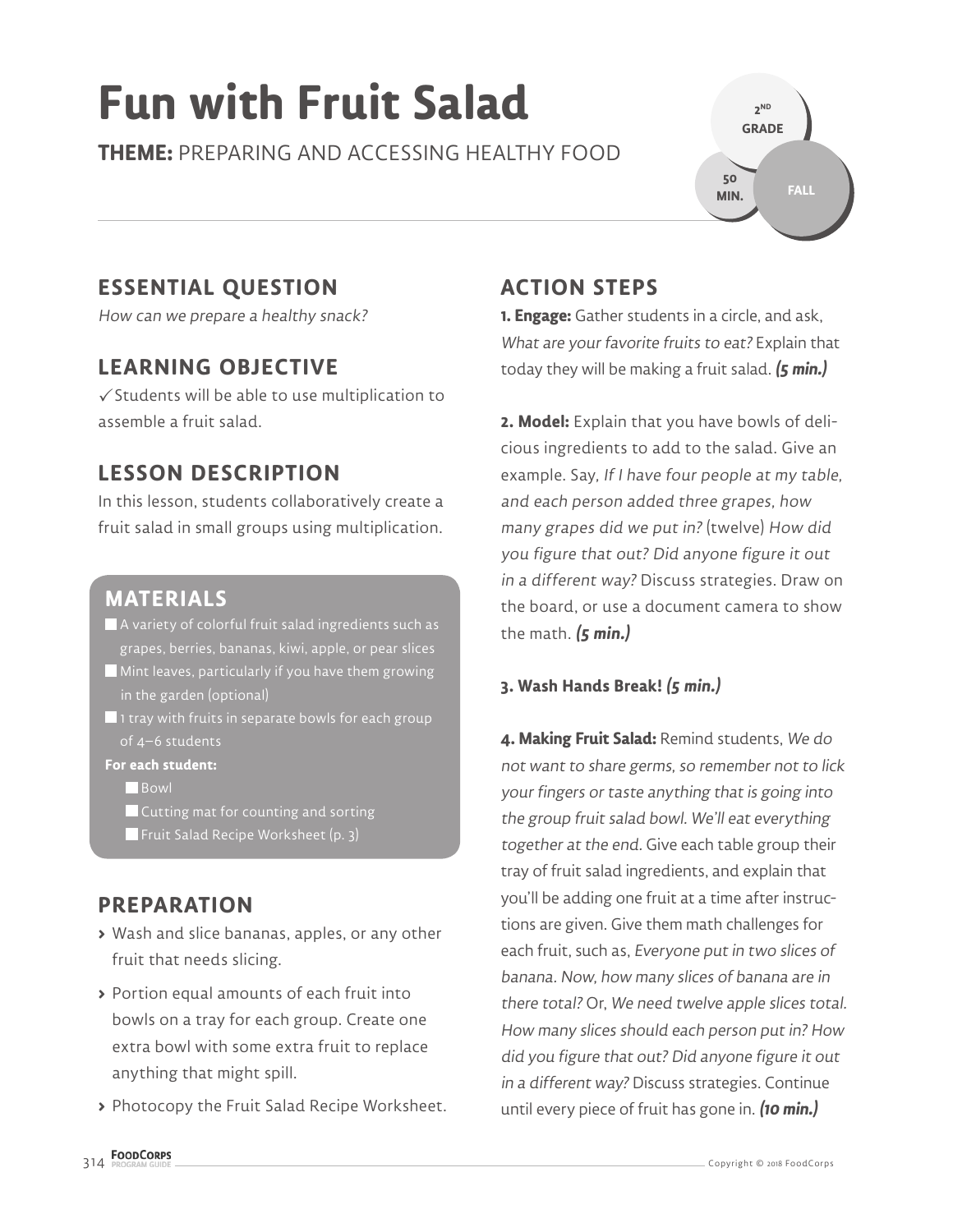**5. Tasting:** Once the fruit salads are made, have students take turns tossing everything together and then serving into smaller bowls. Challenge them to make it as fair as possible. Have students wait until everyone at their table group has their own bowl of fruit salad before beginning to eat. **(10 min.)**

**6. Recipe:** Show students the Fruit Salad Recipe Worksheet and give them time to make their own recipe to take home. **(10 min.)**

## **REFLECTION**

Have students discuss the following questions in small groups, then share with the class: **(5 min.)**

- How would you make a fruit salad at home? Would you add any spices, herbs, or other fruits?
- What would fruit salad be like with just one type of fruit in it? (bland or boring.) This salad has a lot of "diversity" in it. That means there's a lot of variety or different items included. Our class also has a lot of diversity. We have lots of different people with different personalities, cultures, ethnicities, languages, interests, and talents. What would this group be like if everyone were exactly the same? (boring; we couldn't learn from each other because we would all know the same stuff, etc.) Diversity makes things interesting and gives us opportunities to learn from one another.
- How did you work together to make fruit salad? What would you like to work on in the future in terms of teamwork?

# **ADAPTATIONS**

**Garden Setting:** Add edible flowers, mint, or other items from your garden into the fruit salad. Grow berries or other fruit in your garden.

# **ACADEMIC CONNECTIONS**

Math Common Core State Standards **CCSS.MATH.CONTENT.2.OA.C.3**

Determine whether a group of objects (up to 20) has an odd or even number of members, e.g., by pairing objects or counting them by 2s; write an equation to express an even number as a sum of two equal addends.